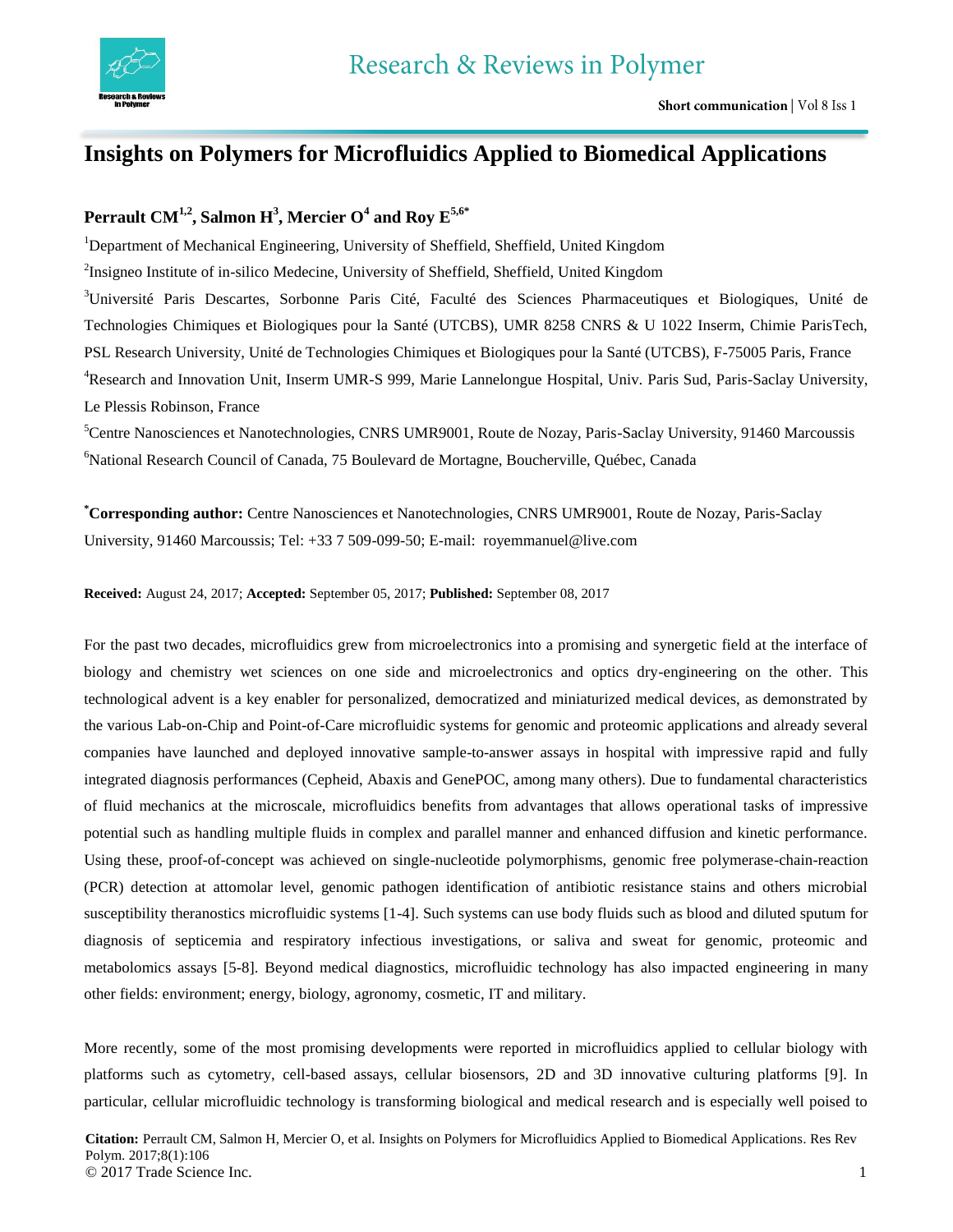accelerate the development of stem cell-derived therapies and enhanced oncology detection – for example with microfluidics systems for counting and removal of circulating-tumour-cells [10,11]. Microfluidic technology can also integrate advanced cell culture capabilities with mechanical stimulation, to create advanced cell culture systems that most accurately mimic the physico-chemical-mechanical microenvironment of the body (e.g. lung cells that are exposed to air and media while cyclically stretched to mimic breathing behavior), devices now termed Organ-on-Chip, Human-on-Chip or Disease-on-Chip [12]. First demonstrated in 2010 with a Lung-on-chip system developed by D. Ingber at the Wyss Institute (FIG. 1), these microfluidic devices have now extended into liver-on-chip and gut-on-chip models [13-17]. Such devices could represent an important opportunity for drug development in pharmaceutical research and industry, as better in-vitro models can better predict efficiency and toxicity of potential targets drastically reduce the cost and time of drug development and promote a path for the advent of new and personalized drugs. They could also have the potential to help the shortage of organs donors due to immunologic issue, by enabling the development of autologous functional, cellularized artificial organs.



FIG. 1. **Biologically inspired design of a human breathing lung-on-a-chip microdevice. (A) The microfabricated lung uses compartmentalized PDMS microchannels to form an alveolar-capillary barrier on a thin, porous, flexible PDMS membrane. The device recreates physiological breathing movements by applying vacuum to the side chambers and causing mechanical stretching of the PDMS membrane forming the alveolar-capillary barrier. (B) During inhalation in the living lung, contraction of the diaphragm causes a reduction in intrapleural pressure, leading to distension of the alveoli and physical stretching of the alveolar-capillary interface. (C) Three PDMS layers are aligned and bonded to form two sets of three parallel microchannels separated by a 10-eMS membrane. Thmbrane containing an array of through-holes with an effective diameter of 10 µm. Scale bar, 200 µm. (D) After bonding, PDMS etchant is flowed** 

**through the side channels. Selective etching of the membrane layers in these channels produces two large side chambers to which vacuum is applied to cause mechanical stretching. Scale bar, 200 µm. (E) Images of an actual lungon-a-chip microfluidic device.**

By essence, microfluidics is a highly multidisciplinary area, and as such, suffers from the need of multidisciplinary training and the challenges that arise from researchers' difficulties in understanding each protagonist's paradigm. More specifically, biomicrofluidics needs to accommodate the challenges of microfluidic design and assembly as well as the specific requirement of biological work. For the development of biomicrofluidics systems, these can be divided into three areas of concerns: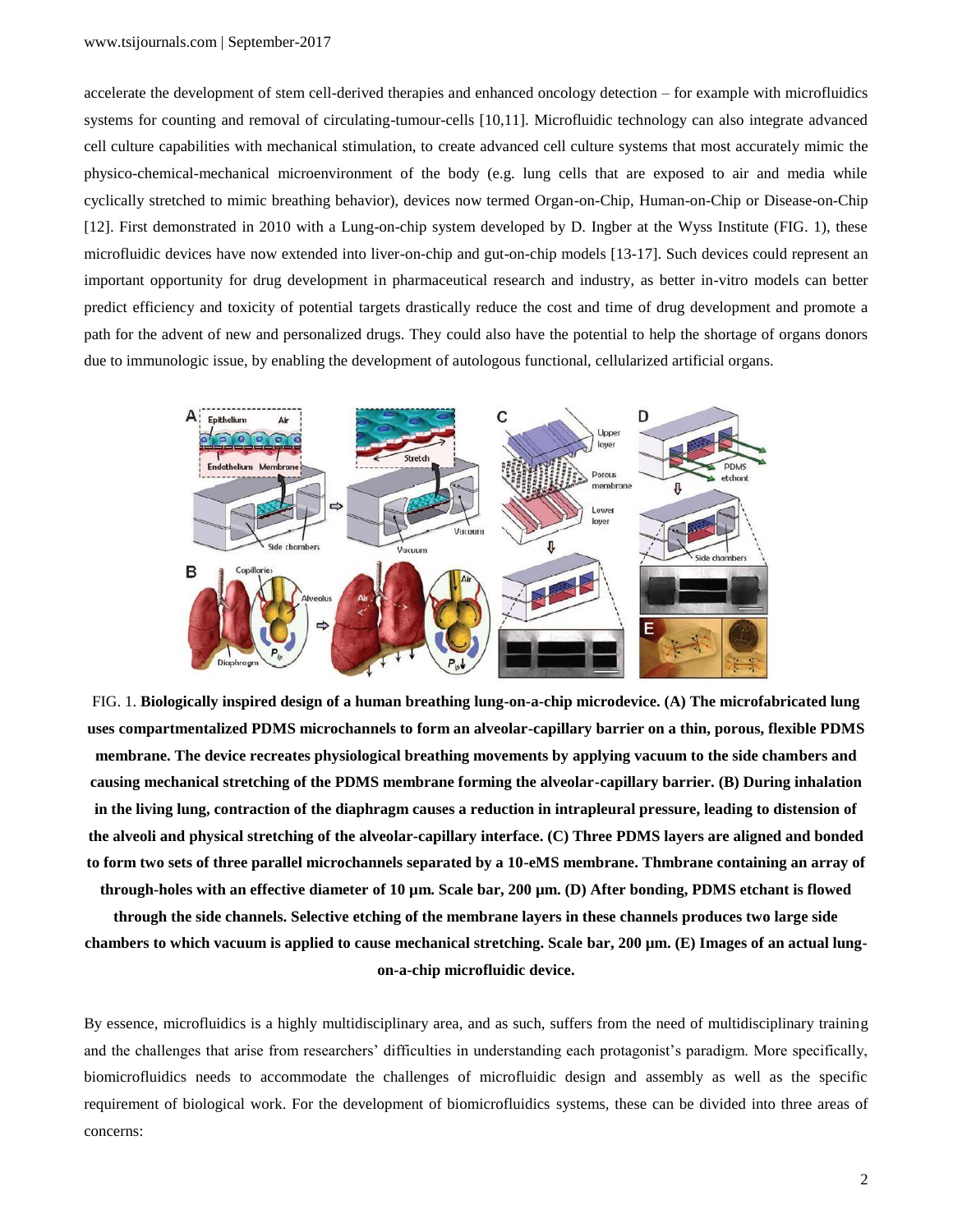- 1. Biological constraints: The ideal biomicrofluidic material would match the requirement of high biocompatibility, low reagent adsorption (for most precise control over the chemical extracellular environment), physiologically relevant mechanical properties and ideally should be easily modified by surface treatment (e.g. for protein patterning).
- 2. Manufacturing constraints: Currently, key assembly steps (e.g. plasma bonding, thermal bonding) are incompatible with living conditions of cells and tissues, constraining biological protocols to be performed after full assembly of the microfluidic system. This increases the risk of bubble formation upon introduction of liquid into the microfluidic system, enhances waste and experiment length by requiring seeding of cells in fully assembled system. For biomicrofluidics, the final assembly of the system should be performed once all elements, including living organisms, are in place.
- 3. Accessible prototyping: Rapid prototyping of microfluidic chips must be at a low level of investment (capital cost, training, maintenance, and consumables) to promote innovation in the life sciences. Indeed, biomedical innovations and the related pre-clinical research require intense workloads for protocol validation and robust data acquisition [18,19] once the biomicrofluidic prototype is created. It is thus critical for the prototyping step to be as reproducible, rapid, and streamlined as possible.

Currently, the large majority of polymer-based microfluidic activities use the soft silicone-based elastomer polydimethylsiloxane (PDMS). However, this material has four important properties which limits its adequacy for biomicrofluidic systems: 1) evaporation, sorption, and gas permeability, 2) leaching-out of uncrosslinked oligomers, 3) hydrophobic recovery and 4) bonding methods incompatible with cell culture protocols and biomolecules [20]. The compliance issue is particularly true considering cell culture experiments that require accurate control over shear force on the cell-monolayer, and the inability to account for mechanical deformation bias data analysis and subsequent data interpretation [21]. Oxygen permeability in PDMS is three orders of magnitude higher as compared to polystyrene (the polymer used in cell culture flasks and petri dishes), and may in fact produce a hyperoxic microenvironment leading to cellular stress [22,23]. Water vapor resulting from the permeable PDMS also leads to problematic shifts on volumes, concentrations, chemical balances and changes in the medium osmolarity [24]. PDMS is also largely prone to bulk absorption of hydrophobic compounds: Regehr et al. have shown significant depleted estrogen levels in culture media, leading to inhibition of protein-1 activator [25]. Absorption not only affects fundamental cell culture condition (and physiology) on the chip, but also represent a significant hindrance for drug discovery and high-throughput screening applications, where minute amounts of drug targets are available and exact concentration of reagents reaching the cells are paramount to assess its potential. The hydrophobic recovery of PDMS over time represent a significant challenge for long-term culture, as hydrophobic surfaces have poor biocompatibility and prevent strong cellular adhesion. Finally, the bonding methods of PDMS (plasma, thermal or partlycured) are incompatible with immersed environments and/or physiological conditions necessary for proteins, cells and tissues. As a result, this material is often at the root of many technical difficulties found when developing microfluidics systems for biological applications. Yet, the ease of use of PDMS, its rapid prototyping capabilities (2h to 4 h) and its affordable cost (\$50/kg to 200/kg) still makes it the most common material for prototyping in academia.

It is thus clear that the choice of PDMS as the material for biomicrofluidic device can lead to significant complications at the initial design, development and validation stage. It is also important to bring attention to the complications associated with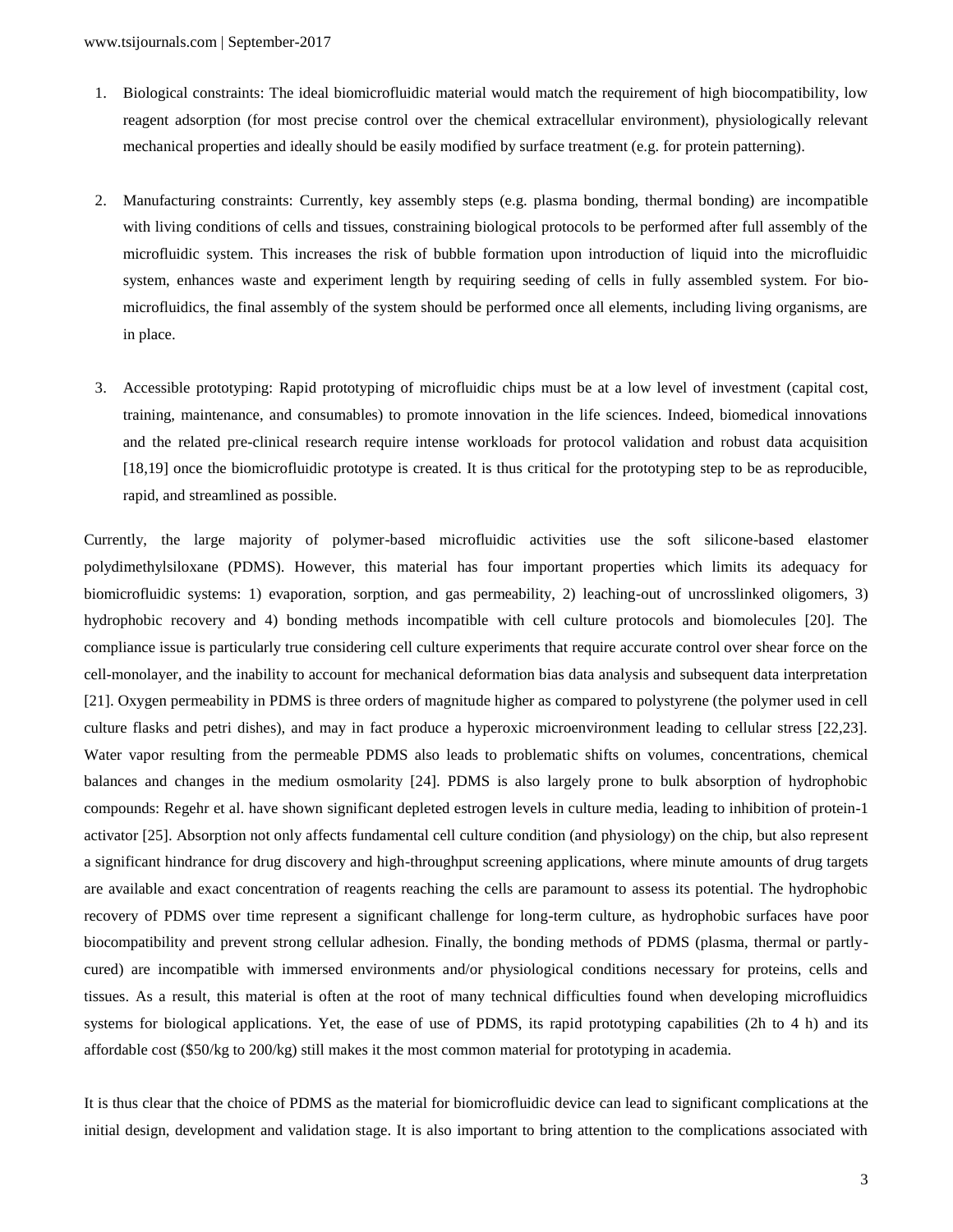## www.tsijournals.com | September-2017

later stages, when bringing prototypes to mass production. PDMS molding at low volume uses a casting method, in which a liquid monomer, mixed with a curing agent, is poured over the master mold and left to cure. This method can be later adapted for mass production only by liquid injection molding, which commonly used to create round and circular products. However, for mass production of planar elements, as found in microfluidic circuits, methods such as roll-to-roll and hot embossing and thermoplastic materials are favored. Therefore, a microfluidic device developed and validated with PDMS will need to be adapted to a new material and production method, rendering all results obtained with the PDMS interface obsolete. A change of material and assembly method will affect all surface treatments, valving, flow control and thus the overall performance of the microfluidic device, and represent a non-trivial, time-consuming and in most cases counter-productive step in R&D of microfluidic devices. Finally, it is worth noting that PDMS, and more particular its most popular formulations (Sylgard 184 and RTV-615), are not certified as medical grade material by the United States Pharmacopeial (UPS) convention (FIG. 2).



FIG. 2A. **Easy microfluidic device fabrication of FlexdymTM foil from an SU–8 master mold can be obtained in a 30 s process, with an isothermal, low-pressure (1 bar) press. (B) Flexdym centripetal Lab-on-Disc (LoD) for complete molecular assay (cellular lysing, metering, clarification, PCR amplification, amplicons digestion, and microarray hybridization functions and units were implmented)-others microbeads, parlyne-coated magnetic discs, dried DNA buffer reagents and spotted DNA array were integrated prior final assembly . (C) Hybrid Flexdym/PCO centripetal microfluidic blade for genomic colorimetric detection of** *E. coli***. (D) Monolithic Flexdym/Flexdym dilutor-like microfluidic network (25 75 mm device) (filled with a red food colorant for ease of visualization).**

Currently, at the noticeable exception of UV-curable polyurethane-methacrylate (PUMA), polyimide and cyclic olefin polymers (Zeonex and select grades of TOPAS), few medical grade (Class VI) polymers are used for microfluidic research [26-29]. Others standard polymers, such as polystyrene (PS) and polymethylmethacrylate (PMMA) polymers are also viable alternatives, but to the best of our knowledge, use of medical material grades in biomicrofluidic applications have not been reported in literature. These materials are attractive for development of biomicrofluidic devices as they are amenable for rapid thermoforming processes such as injection molding, roll-to-roll and hot-embossing techniques. However, their implementation as replacement for PDMS in biomicrofluidic prototyping have several major drawbacks: 1) the requirement for large initial investments in equipment (>\$200k), 2) the need of essential skills in polymer science and molding technologies, and 3) the use of solvent-based and others thermally and mechanically-assisted bonding approaches, which are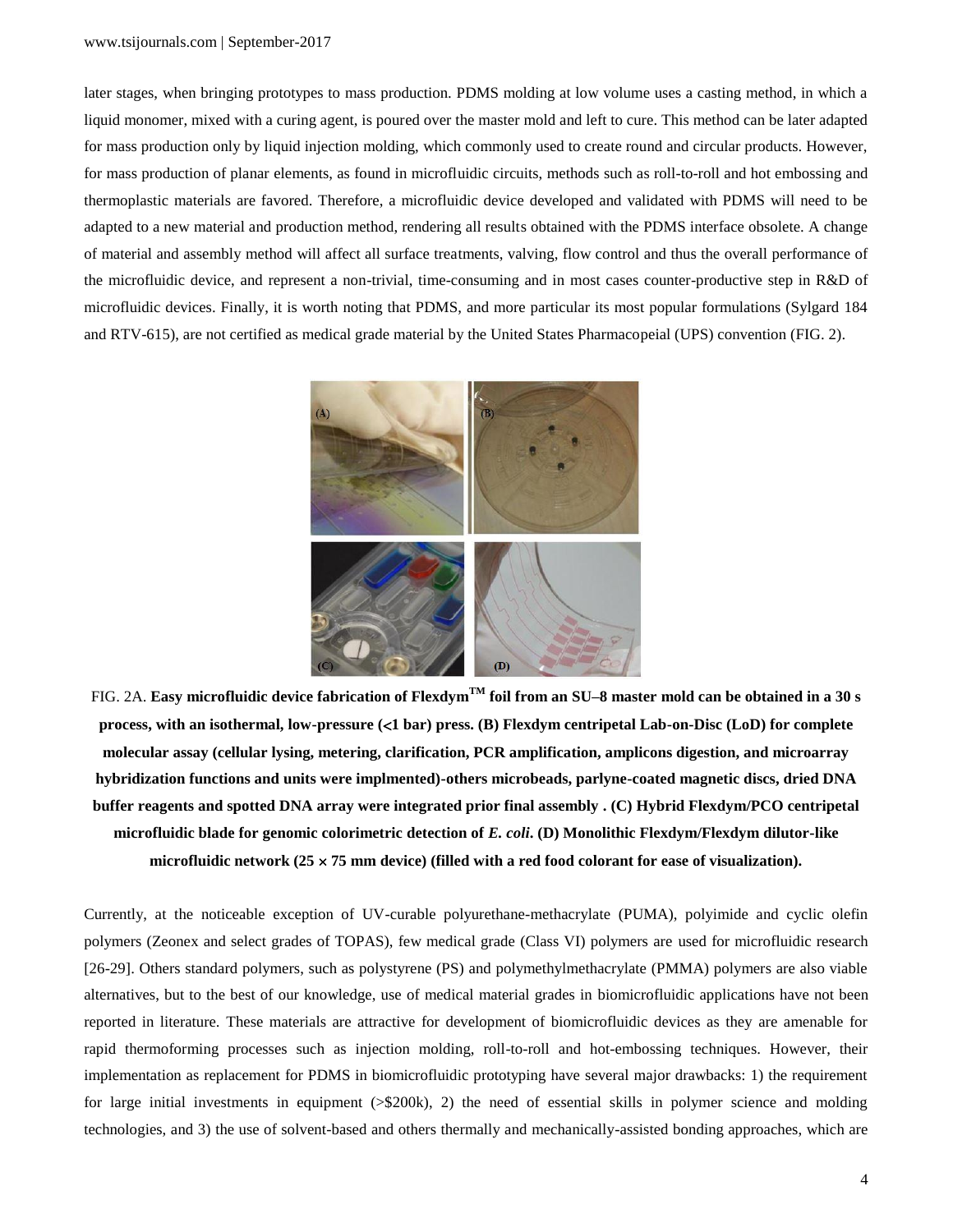still incompatible with biological entities [30,31]. The rigidity of most of those polymers also renders them incompatible for use in organ-on-chip devices, which requires elasticity to stretch cells during culture, and its unwanted influence on cellular physiology is well established.

The choice of the material for biomicrofluidic devices can not only impact operation of the device and its successful implementation in biomedical laboratories, but also streamline the translation of a biomicrofluidic prototype into a commercial product. Until recently, choices were made to prioritise either ease of use (PDMS) or mass production (thermoplastics). We briefly present here our recent results on a new, transparent, and flexible Class VI thermoplastic elastomer material, Flexdym<sup>TM</sup>, that can be used with fast and low-cost microfabrication methods. Indeed, prototypes can be created with a rapid 30s isothermal, low-pressure  $\langle 1 \text{ bar} \rangle$  and non-vacuum-assisted thermoforming process, and was demonstrated with various microfluidic prototypes including an integrated microfluidic CD-like genomic assay and hydrophilized microfluidic capillary pumps systems (FIG. 2) [32,33]. The fabrication process can be performed outside clean room facilities, and since the material is a thermoplastic, it is compatible with high-volume manufacturing technologies.

Due to its material formulation and its related mechanical and rheological properties, Flexdym<sup>TM</sup> can bond to various substrates, enabling the creation of hybrid (polymer, glass or Si)/Flexdym<sup>TM</sup> or monolithic Flexdym<sup>TM</sup>/Flexdym<sup>TM</sup> microfluidic devices. Most significantly, the bonding method (pressure-free or low-pressure, at temperatures down to room temperature), is entirely compatible with living entities (cells, proteins, etc.). The bond obtained can be temporary or permanent, and can sustain fluid pressure from 0.5 up to 7 bars depending on sealing-time and substrate materials. Assembly is also simplified by the fact that the material can be obtained directly as sheets or rolls of various thicknesses (0.45, 0.75 and 1.3 mm) (BlackHoleLab Inc., Paris, France), and doesn't require pre-compounding steps (unlike PDMS). Flexdym<sup>TM</sup> can be cut and drilled with scissors, punches and laser. Compared to PDMS, Flexdym<sup>TM</sup> shows very minimal sorption of rhodamine dye, and biocompatibility was confirmed by live-dead cell assay. Mechanical properties are similar to PDMS and adequate for cyclic stretching of cells. The surface can also be stably hydrophilized over long periods of time ( $\sim 22^{\circ}$  contact angle) [33]. The microfabrication approach of Flexdym<sup>TM</sup> can be compared to the thermal molding of a "slow" adhesive polymer formulation, too slow to be bonded onto an inappropriate anti-sticking mold surface, but highly efficient to be bonded on a broad range of others polymer surfaces. It bridges the gap between PDMS and current thermoplastic candidates in terms of the benefits for research and product development, combining the advantages of those two material categories in a unique material. To the best of our knowledge, this is the first thermoplastic elastomer material that can be used for fast and reliable fabrication and assembly of microdevices while maintaining a high and stable hydrophilicity.

Current prototyping techniques and materials available in microfluidics are often not ideal for the development of biomicrofluidic systems, where physiological conditions are incompatible with assembly methods. In addition, biomicrofluidic systems are bound to grow in complexity, as reported by Potkay on the yet unsolved challenge of the artificial microfluidic lungs, which require the assembly of hundreds of microfluidic foils for the fabrication and testing of clinically-relevant prototypes [15]. The new material, Flexdym<sup>TM</sup>, can integrate biological assembly in the fabrication of the biomicrofluidic devices, demonstrates similar mechanical and superior sorption and hydrophilicity properties to the more common PDMS, and can be accommodated for high-volume production. Therefore, our work provides a seamless pipeline of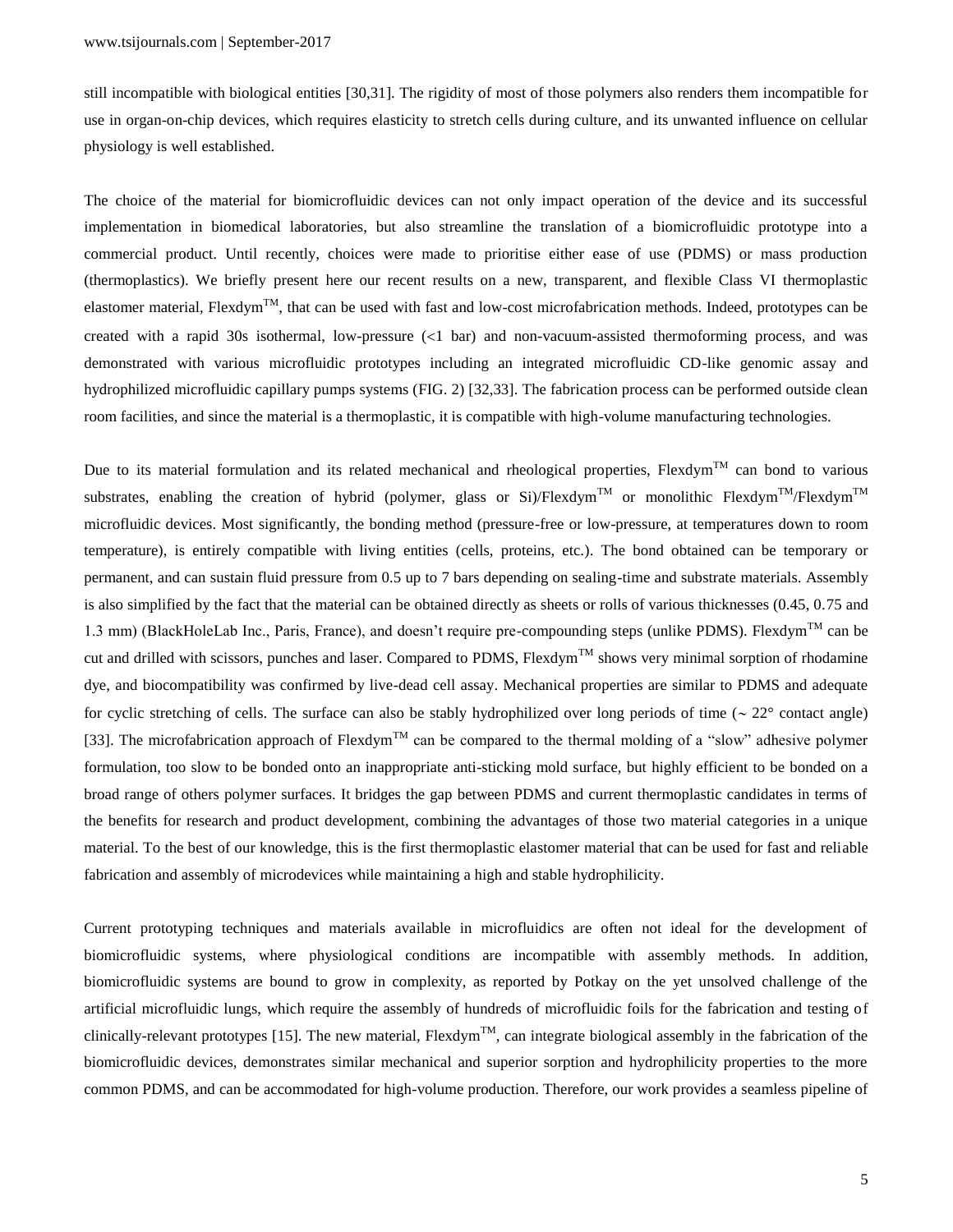microfabrication and bonding from very fast prototyping to high-throughput technologies, bringing clear benefits for microfluidic development and production, and catalyzing innovation in biomedical research.

## **REFERENCES**

- 1. Pomares E, Riera M, Permanyer M, et al. "Comprehensive SNP-chip for retinitis pigmentosa-Leber congenital amaurosis diagnosis: New mutations and detection of mutational founder effects". Eur J Hum Genet. 2010;18(1):118-24.
- 2. Ferguson BS, Buchsbaum SF, Wu TT, et al. Genetic analysis of H1N1 influenza virus from throat swab samples in a microfluidic system for point-of-care diagnostics. J Am Chem Soc. 2011;133(23):9129-135.
- 3. Zribi B, Roy E, Pallandre A, et al. A microfluidic electrochemical biosensor based on multiwall carbon nanotube/ferrocene for genomic DNA detection of Mycobacterium tuberculosis in clinical isolates. Biomicrofluidics. 2016;10(1):014115.
- 4. Schröder UC, Kirchhoff J, Hübner U, et al. On-Chip spectroscopic assessment of microbial susceptibility to antibiotics within 3.5 hours. J Biophotonics. 2017;11(1):1-11.
- 5. Kang JH, Super M, Yung CW, et al. An extra-corporeal blood cleansing device for sepsis therapy. Nature Medicine. 2014;10:1211-6.
- 6. Wang S, Inci F, De Libero G, et al. Point-of-care assays for Tuberculosis: Role of nanotechnology/microfluidics. Biotechnol Adv. 2013;31(4):438-49.
- 7. Nie C, Frijns A, Zevenbergen M, et al. An integrated flex-microfluidic-Si chip device towards sweat sensing applications. Sensors and Actuators B: Chemical. 2016;227;427-37.
- 8. Herr AE, Hatch AV, Throckmorton DJ, et al. Microfluidic immunoassays as rapid saliva-based clinical diagnostics. Proc Natl Acad Sci. 2007;104(13);5268-527.
- 9. Edmondson R, Broglie JJ, Adcock AF, et al. Three-dimensional cell culture systems and their applications in drug discovery and cell-based biosensors. Assay Drug Dev Technol. 2014;12(4):207-18.
- 10. Titmarsh DM, Chen H, Glass NR, et al. Concise review: microfluidic technology platforms: Poised to accelerate development and translation of stem cell-derived therapies. Stem Cells Transl Med. 2014;3(1):90-1.
- 11. Peng L, Stratton ZS, Dao M, et al. Probing circulating tumor cells in microfluidics. Lab Chip. 2013;13:602-9.
- 12. Benam KH, Dauth S, Hassell B, et al. Engineered *in vitro* disease models. Annu Rev Pathol. 2015;10:195-262.
- 13. Huh D, Matthews BD, Mammoto A, et al. Reconstituting organ-level lung functions on a chip. Science. 2010;328(5986):1662-68.
- 14. Kniazeva T, Hsiao JC, Charest JL, et al. A microfluidic respiratory assist device with high gas permeance for artificial lung applications. Biomed Microdevices. 2011;13(2):315-23.
- 15. J. A. Potkay. The Promise of Microfluidic Artificial Lungs. Lab Chip. 2014;14:4122-38.
- 16. Vernetti LA, Senutovitch N, Boltz R, et al. A human liver microphysiology platform for investigating physiology, drug safety, and disease models. Exp Biol Med. 2016;241(1):101-14.
- 17. Kim HJ, Ingber DE. Integrative biology, gut-on-a-chip microenvironment induces human intestinal cells to undergo villus differentiation. Commun Integr Biol. 2013;5(9):1130-40.
- 18. Mark D, Haeberle S, Roth G, et al. Microfluidic lab-on-a-chip platforms: requirements, characteristics and applications. Chemical Reviews Society. 2010;39:1153-82.